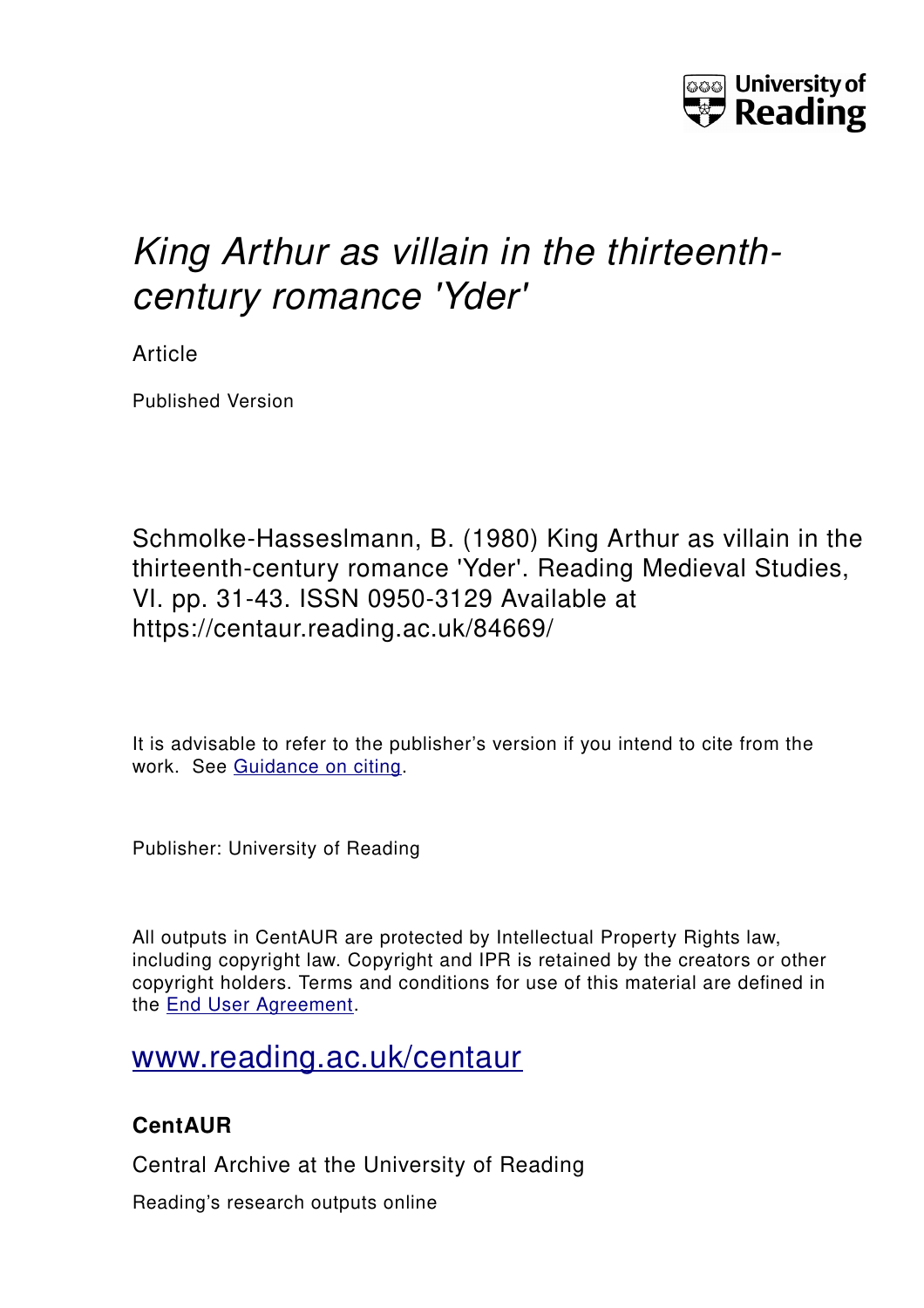#### King Arthur as Villain in the Thirteenth-century Romance Yder

King Arthur is generally regarded as representing the epitome of courtly virtues: the noble king, lord of the Round Table, a paragon of prouesce, largesce, and chevalerie. The poet Wace says in his Brut (vy.  $9029 \text{ ff.}$ . T

> Tant com il vesqui e regna tuz altres princes surmenta de curteisie e de noblesce e de vertu e de largesce.

He loves his knights and is venerated in return by them. Only the requirements of costume, the lore of the King's forefathers, can (as happens in the opening scenes of Erec et Enide) trouble the harmony that reians between monarch and barony. Paradoxically this harmony seems to be largely guaranteed by the King's passivity; in Chrétien's romances he no longer appears, as he had in Wace's Brut, in the quise of a warrior; on the contrary, his function in the Arthurian feudal system is to send out his knights to redress misdeeds and to restore order, not to seek adventures himself.

The Arthurian lays and the French Arthurian verse romances of the thirteenth century not infrequently present a different picture of the Kina. Chretien (who probably wrote his first Arthurian poem Erec for King Henry II and his entourage and whose reading public certainly consisted of those high aristocrats belonging to the maisnie of Henry and Eleanor on the Continent and in England) could not very well present King Arthur in a doubtful light, since he knew that the Anglo-Angevin monarch and his supporters promoted the idea of a symbolic identification of King Arthur with the kings of the new dynasty in Britain as an ideological means of establishing and consolidating their power on the island. Writers of Arthurian literature after Chrétien often had no such scruples; for after the literary and political equation of King Arthur with a reigning English monarch had been accepted by authors, royal household and a vast public, some poets saw an opportunity of criticizing their actual monarch by means of an unfavourable literary depiction of King Arthur.

During his short reign, King Richard I (the 'trobador') did his best to perpetuate the chivalrous ideals his barons cherished, and identified himself with what had by now become the 'Arthurian tradition' of his family. We know that he was present at the exhumation and translation of Arthur and Guenevere at Glastonbury, and that he gave a sword named Excalibur to the King of Sicily in 1191, 2 The poets' need to criticize arose during the reign of King John his brother, for John was not a man who could fulfil or wished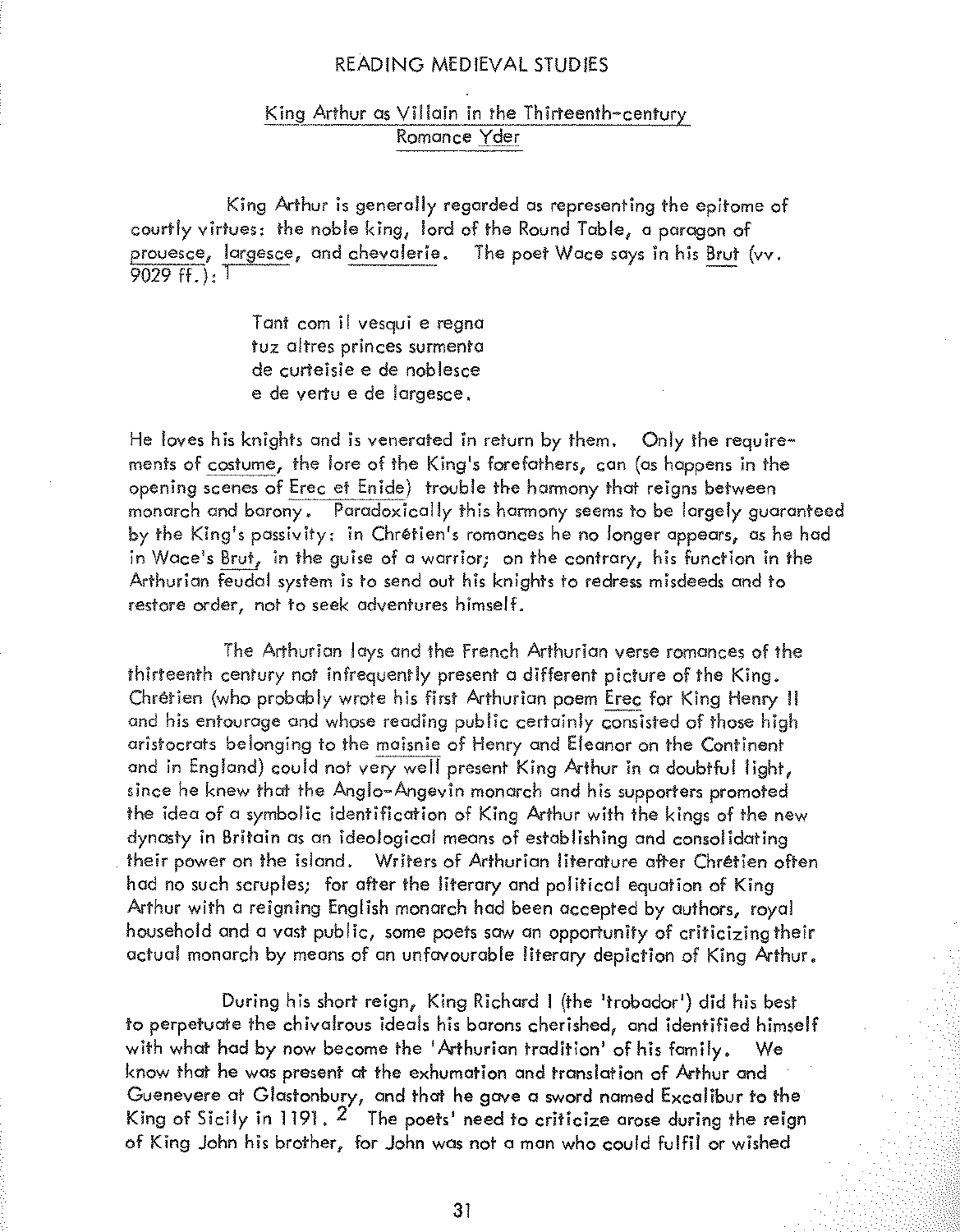to fulfil baronial expectations of this kind.  $3$  He refused to restore the old customs, forfeited the fiefs and heritage of his barons' elder sons on the Continent, and murdered young prince Arthur of Brittany whom Richard had designated as his heir instead of John, and who was regarded by his party (which included the King of Scotland) as a kind of Arthurian messiah, the future Arthur II. The more the barons interpreted the monarch as their enemy, the more they realized what a King of England should be: noble, just, courtly and chivalrous. They also wished him to consult them and to ask for their counsel whenever a problem arose, just as King Arthur had done.

Nor were clerical circles content with King John. Until 1214, the reign suffered under the Pope's interdict, a consequence of John's misconduct. Glastonbury Abbey, the traditional centre of royal Arthurian propaganda, suffered particularly under John. During the first years of the century, the King sided with Bishop Savary who wanted to gain power over Glastonbury contrary to the monks<sup>1</sup> wishes. The Abbey was besieged by royal and episcopal troops, and in order to defend themselves, the monks addressed a successful petition to the Pope. <sup>4</sup>

Under Henry II and later under the Edwards, who patronized everything Arthurion (from Round Table tournaments to French and English romances) $^5$ the supporters of Arthurian literature and ideology were mainly to be found in the royal household. But at the beginning of the thirteenth century it comes as no surprise that the patronage of Arthurion literature shifts to the barons (who oppose monarchy in the quise of their bad King John) and to the clerics, especially of Glastonbury Abbey, These two parties tried to uphold Arthurian ideals and Arthurian tradition in the difficult years before 1215. They felt responsible for the welfare of the state: in their opinion, baronial power and influence formed the basis of a commonwealth, as had been the case under King Arthur and his knights.

The romance of Yder probably was written shortly after 1200.  $^6$  It presents a picture of a king who is greedy for power, cruel, unjust and villainous: an exemplum malum. The language of the only extant manuscript is Anglo-Norman, and it seems never to have left England.  $\frac{7}{7}$  Various arguments support the hypothesis that Yder was written under the influence of Glastonbury Abbey: the personage of Yder is already mentioned in the context of the Abbey's history by William of Malmesbury, and an ancient tradition says that the hero is buried there. <sup>8</sup>

A short summary of the narrative stressing the conflicts between Yder and the King helps to show the unusual aspects of this poem which, with its strong polarization, stands out among all other Arthurian verse romances:

32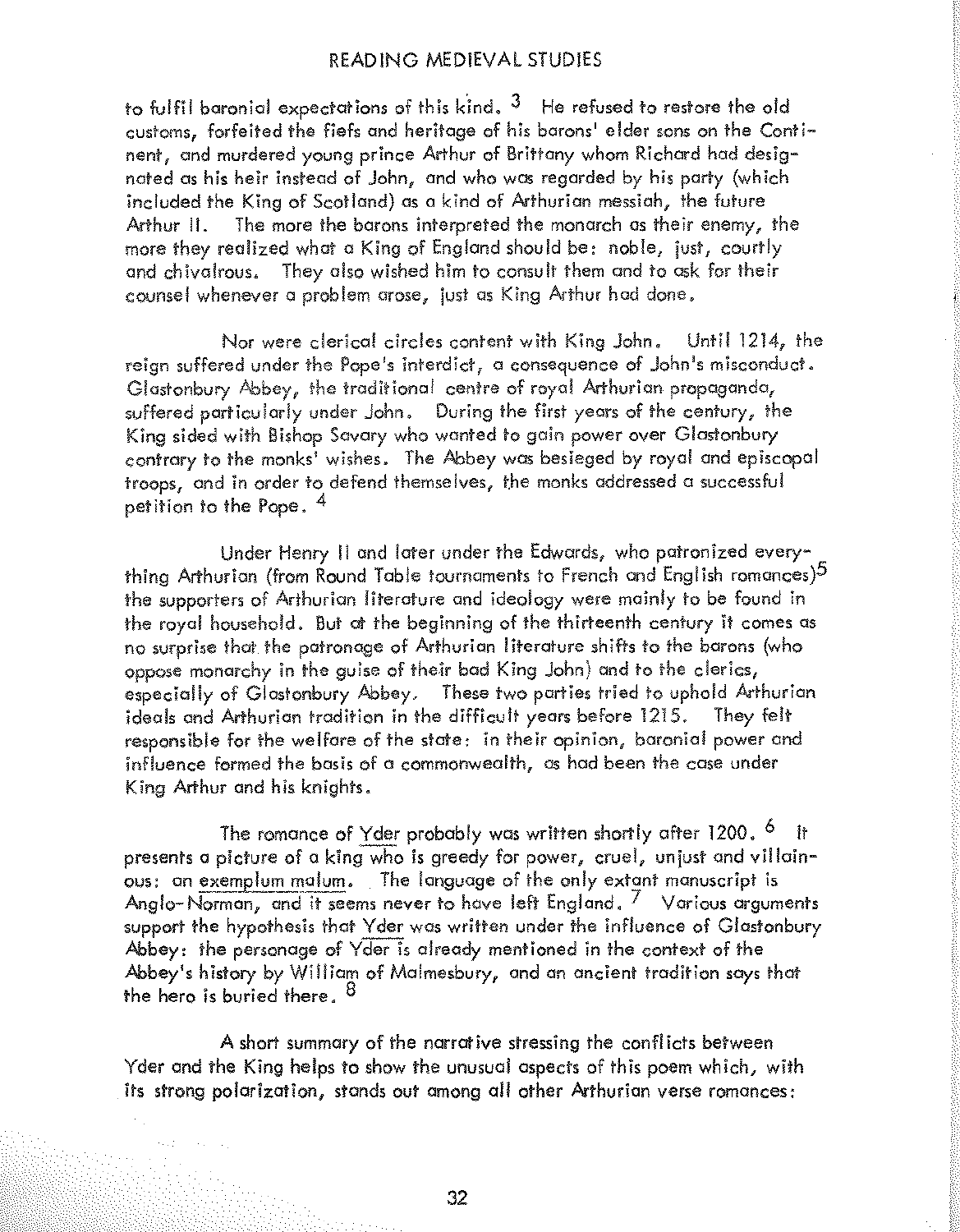Without recognizing him to be King Arthur, Yder meets a knight in the wood who has lost his company and who is attacked by two other knights. Yder kills them and so saves the King!s life. But bock at court, Yder has to realize that the King has completely forgotten him. During the meal, a damsel comes to ask for help against an invader of her lady's lands, but Arthur refuses because he is engaged in a war with a knight, Talac, who does not wish to become his liege man. Yder, who had expected the famous monarch to conform to his widespread renown as a just and generous king, leaves court deeply disappointed. The quest he now engages in has two aims: being an illegitimate child, he wants to find his father whom he has never seen, and he also wants to prove worthy of a beloved demoisele, Queen<br>Guenloie, who refuses to marry him because his lignage is unknown. Yder helps Talac against Arthur's unjustified siege and, during the battle, he repeatedly throws Keu from his horse. This arouses the seneschal's bitter enmity. He proposes to woylayYder with thirty other knights and to kill him in an ambush. But Yder defends himself valiantly. Next, Keu tries to murder Yder by thrusting a lance through his back and turning it round several times. Yder falls from his horse and appears to be dead. The King, who had at first seemed to be glad about what had happened, suddenly repents of his evil thoughts and begins to accuse Keu of every villanous deed he has committed lately at the instigation of the seneschal. But Yder!s wounds are healed by his amie Guenloie who secretly follows him everywhere. Now, Queen Guenevere asks Arthur to receive Yder into the Round Table community; the King, however, begins to fee! iealous of the friendship and admiration Guenevere shows for the young knight. Reluctantly, he sends Gauvain to Yder as a messenger. Yder, after his bad experience with the King and his seneschal, refuses to accept the invitation. But Gauvain insists, so Yder gives in for friendship's sake. A little later, the hero rescues the Queen from a bear that had penetrated into the ladies' chambers.

Tclae by now has become Arthur's man, and when he himself is besieged by another *enemy,* he asks the King for help. But his request is not granted, as Arthur prefers to engage his army in an uniust war with the Black Knight. Again, it is the King's greed for land and for power which prevents him from fulfilling his duties as a feudal overlord. Yder, as Talac's friend, is appalled; so are Gauvain and Yvain.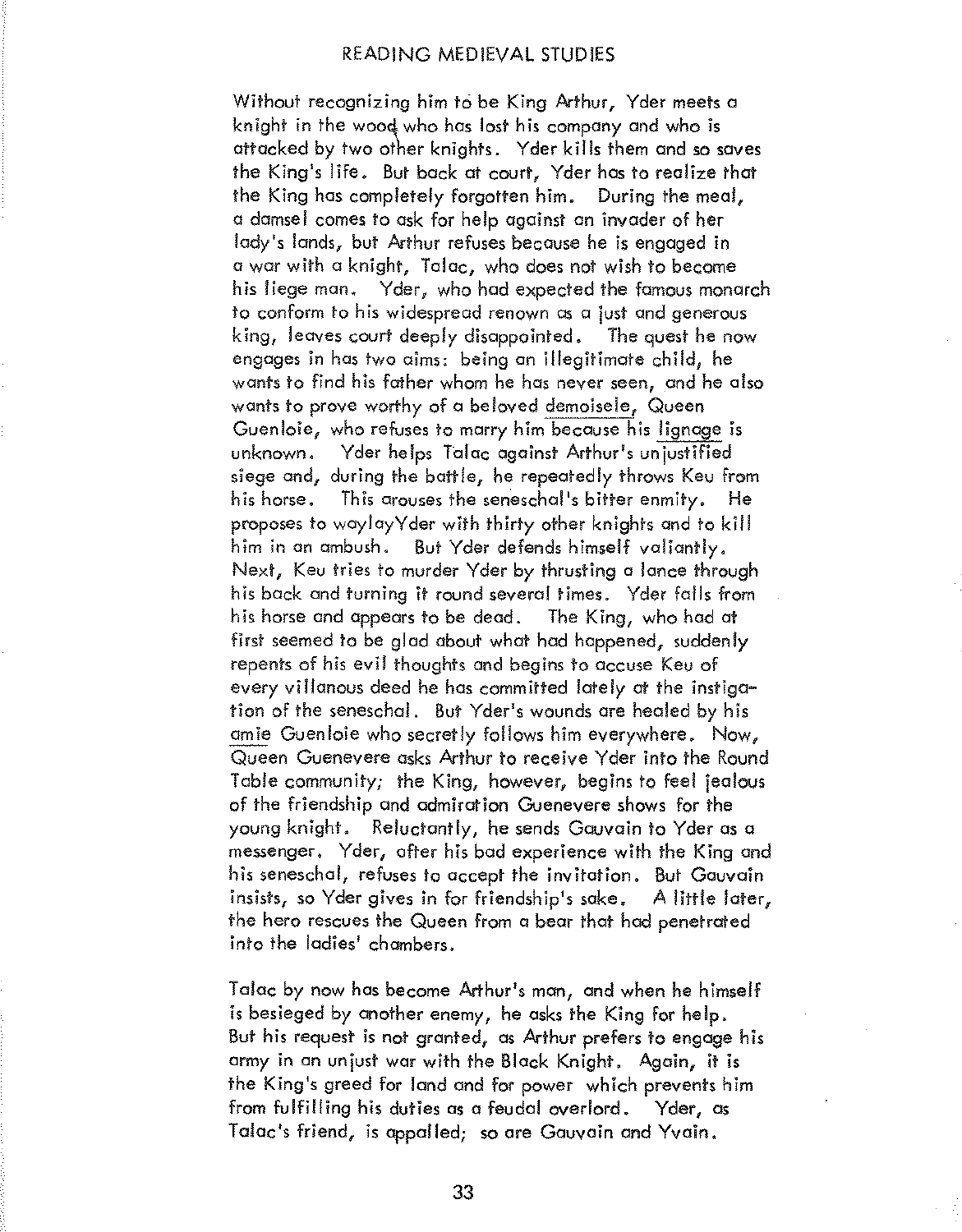They leave court secretly in order to help Talae, without even telling Yder, because they fear his wounds may break open. Yder was not prepared for this new disappointment. He believes his friends to have forsaken him and loses the last bit of faith in the courtly values of the Round Table community. He goes away alone, finally finds his father (0 German Duke) and, after a year, returns to court. All the knights rejoice excepl Arthur and Keu. The seneschal is envious of Yder's prowess, and Arthur is angry because now the young hero is worthy more than ever of Guenevere's esteem. One day, he insists upon asking her whom she would marry if he were dead. After trying in vain to eyade the question, the Queen replies that her choice would fall upon Yder.

Now Arthur's most violent feelings of jealousy break out. When Yder's amie announces that she will take the one for husband who can kill two dangerous giants (hoping Yder to be the victor), the King sees his chance to send the young knight out on an adventure from which he hopes he will not return. During the fight, Gauvain and Yvain want to help their friend Yder when they hear him lamenting, but Arthur forbids it. Then Keu emerges before the assembled knights pretending that Yder was slain by the giants and that he himself has killed them. When Yder, however, to everybody's surprise, comes forth olive, he is very thirsty ~ Keu hurries to a distant weil which he knows to contain poisonous water and brings him a drink. Yder swallows it and instantly shrinks into something resembling a piece of dry wood. Keu explains this as a consequence of the giants' fiery and poisonous breath. Full of fear, the company leaves the infested place and the remains of Yder are left in the wood. Two passing knights who recognize his unnatural state restore him to health and accompany him to Arthur's court. Meanwhile, Yder's friends mourn him; only Arthur and Keu are happy that their adversary is eliminated. When Yder suddenly appears in good health, everybody realizes at last what has happened and whose fault it is. Gauvain blames Arthur for his love of Keu and openly challenges the seneschal to fight with him should he deny his crime. Keu, whose cowardice is well-known, tries to escape, but is locked into a room of the tower. At last, Guenloie recognizes Yder as her promised husband. Now Arthur is glad because a married Yder will leave court and do his own wife Guenevere no harm.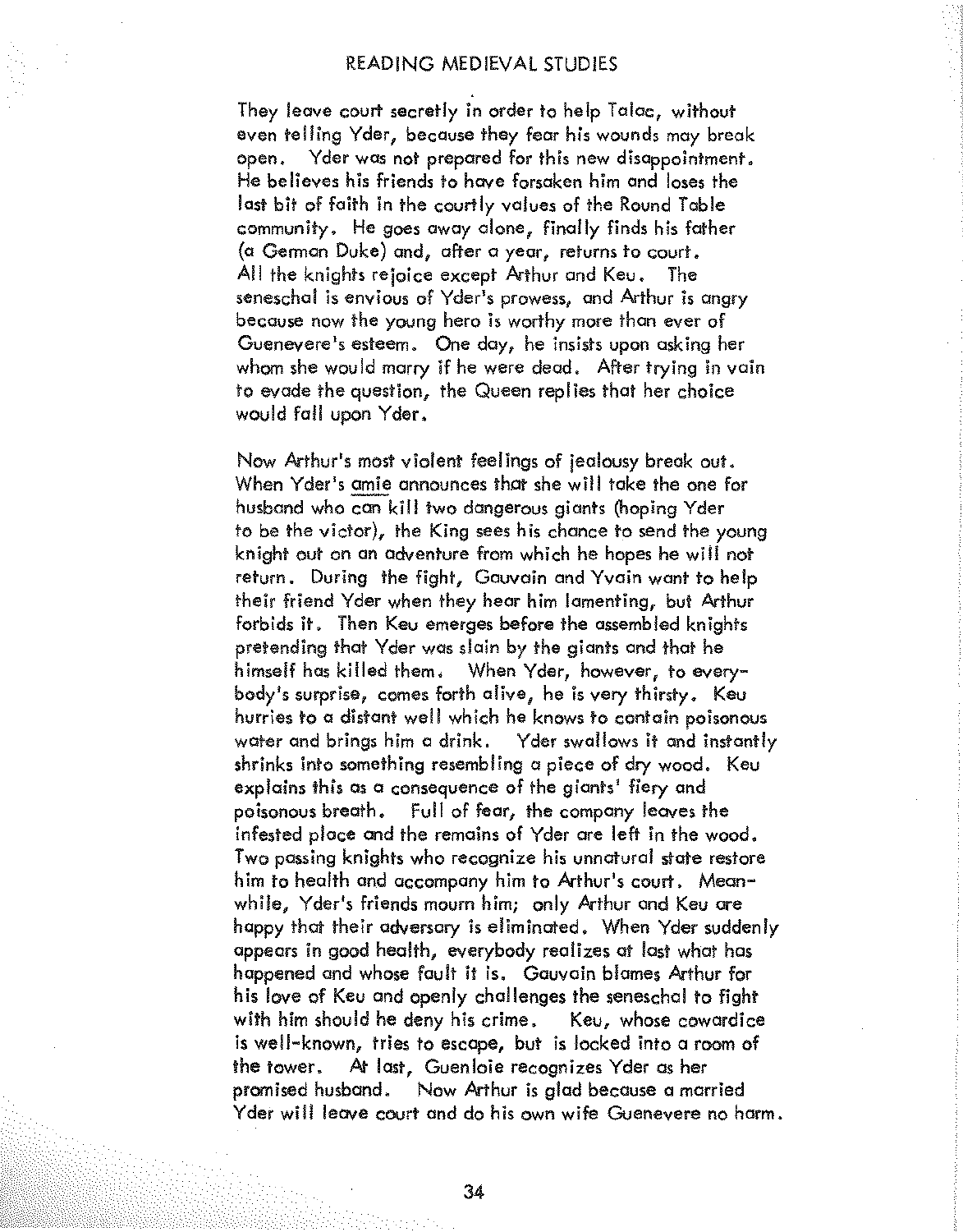He even promises him a fief to make him an equal partner for Queen Guenloie. The marriage and coronation take place, and although Keu is so much afraid of Yder!s thirst for vengeance that he asks some friends to escort him at the ceremony, the hero, in a final apotheosis of courtoisie and largesce embraces, kisses, and forgives him.

The young knight Yder in the thirteenth-century poem is a paragon of courtly and baronial virtue. When he realizes that Arthur neglects him and shows him no gratitude for his services, although Yder has saved his life, the hero is bitterly disappointed. After he has witnessed several other instances of the King's injustice and lack of loyalty, he does not wish to have anything further to do with such an uncourtly lord.<sup>9</sup>

How is the extraordinary behaviour of the King narrated in the text? Arthur offends Yder several times. Each time he repents of his unjust and uncourtly conduct, but only after Gauvain, the leader of the baronial party, has upbraided his uncle with his villanous deeds. Gauvoin is on Yderts side, and he can neither understond nor approve of the King's hatred for the hero and his love for his treacherous counsellor, Keu. This attitude is sharply articulated in lines 6635 ff. :

> "Boens reis", dist il, "gentil e francs, Mult devriez Keis tenir vII, Car fels et traitres est il; Vos l'amez, si.1 tienc en damage, De vos prover l'en vos tent mon gage, De vos prover rett vos rent mortgag<br>Qu[e] II est traitres mortels,<br>Se II le nie, e II est tels, Li fel troitres ramposnos, Qu'il ne deit converser od nos ...

Arthur recognizes that he has committed vilonie and so betrayed his own personal ideals and those af the community (w. 2447 ff.):

> "Allas", dist il, "malLeJ soit l'ure Ke jo Ie Rogemont assis. La vilanie que jo fis, Quant ja faill; a 10 pucele Qui mlenvea so demoisele, M'a chargié grieve penitance. Ki par vilanie s'avance De suen bien at [deJ son prou feire, AI chief del tor en a contraire. EI s'ert mise en ma *gorantiei*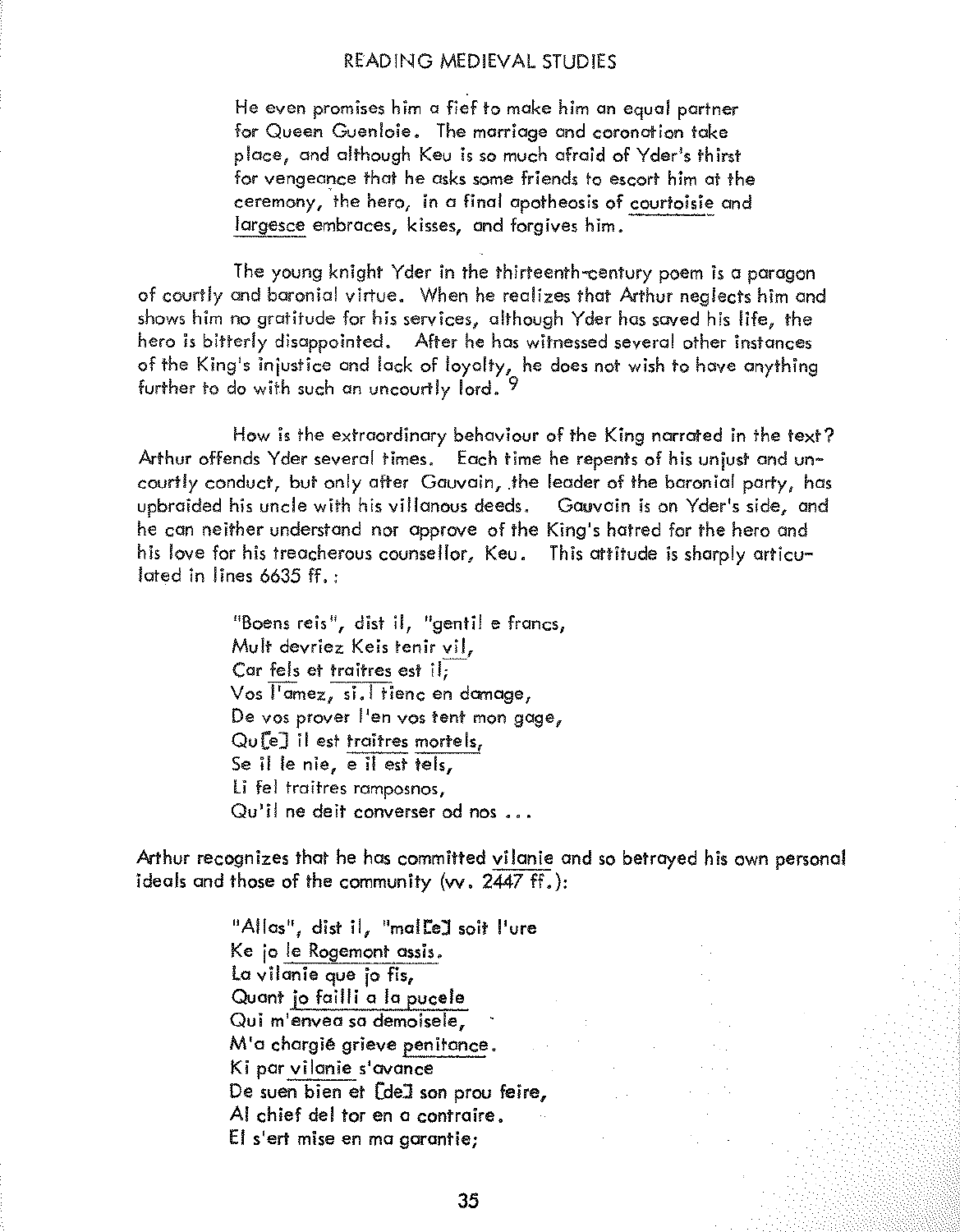Je nuls ne fera vilanie Qu'il ne. I compert ou loins ou prez. Cest siege pris trop a engrés; Et co fist Quois qui, I conseilla, Qui onques bien n'aparailla; Maudit seit il de Chesu Crist, Ke onaues bien pur bien ne fist, E Deu maudie il suen sen." Assez i of qui dist amen.  $10$ 

But although Arthur repents, his contrition is only momentary. There is no indication whatsoever in the text about any sort of permanent reform. Keu, after several attempts to murder the hero, feels humiliated because he has been found out; his harred for Yder, however, is by no means changed into love, The problem of the King's jealousy (a topos of many Arthurian texts, although nowhere so strongly developed as here) is solved, so it seems, by Yder's marriage. The hero leaves court as a consequence, but if he had stayed, the King (the reader feels) would again have tried to eliminate him. The text, at any rate, makes it perfectly clear that the King is not villanous by his own initiative: it is Keu's negative influence which brings ruin upon the kingdom. This is how Arthur himself explains his conduct, and this is how the barons see the situation (vv. 6628 ff.):

> Mult tenoient Keis por metable D'armes, s'il fust de bones mors, Mes onques hoen ne, s ot peiors.

A great number of telling epithets inserted into the text whenever Key is mentioned show that the author or narrator himself is no neutral towards Keu:

> A poi de mos vos ai conté Quangu'il out [en] lui bonté, Tot tient a cest la bone somme: Il n'out onques amor vers home, Tot dis fu fels e enuios. Il ert culvert et rampounous, De femmes di [s]t volentiers honte, Vos n'orres ja son los en conte, Se il n'est de chevalerie, Cel perdi il par felonie, Molt en fu fame abatue. Chevalerie est melz perdue, Quant ele en tel home s'aloe Ke amblëure en malveise oie.

 $(vv. 1145 ff.)$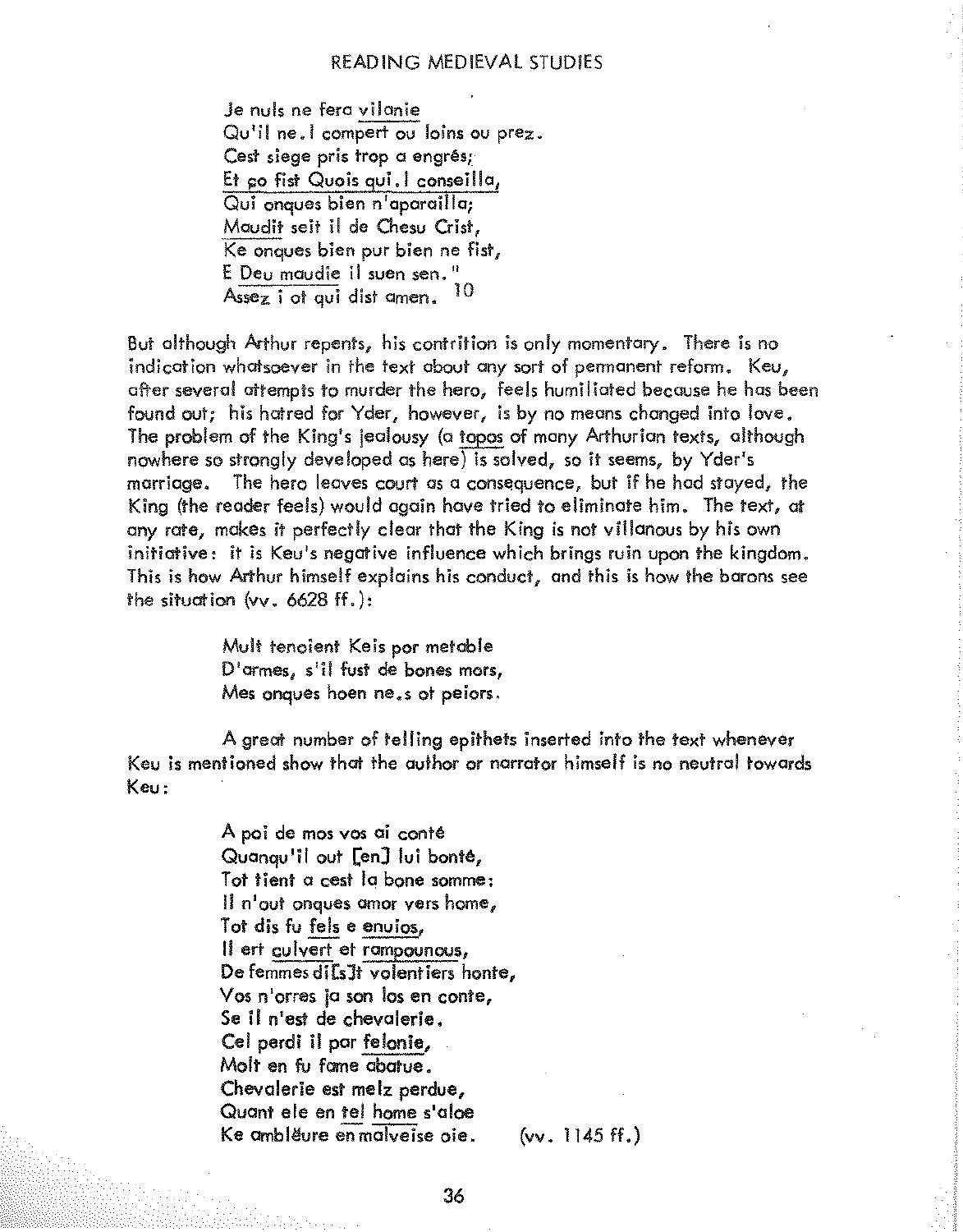Or s'en fuit Quois, qui Deus doint mal, "Deus", dist Gaugains, "g'or n'ai cheval, Tant siwisse le trahitor, Qui nos ad fet la deshoner E le damage et la pesance: Com io preisse grant vengance."  $(vv. 2344 ff.)$ Quois fu de felonie saive ...  $(vv. 2327)$ 

La felonie a parceue A la plaie qu'el a vêue,

Que li treistres purpensa...

The reader, on the other hand, realizes that only a yery weak character with additional flaws such as jealousy and greed, injustice and ingratitude, can succumb to bad influence to such an extent as does Arthur. And the reader who has a knowledge of other Arthurian texts of the period recognizes that these character traits form part of a general trend towards an unfavourable representation of King Arthur in these years, not only in romances like the Perlesyous or the Lancelot en prose but particularly in some other instances of Arthurian poetry. The authors of the burlesque-satirical lays Cort Mantel and Cor, which according to the latest dating are probably contemporaneous with Yder, 11 and also contes arthuriens like La Mule sans Frein and Le Chevalier a l'Epée similarly stress the negative aspects of the presumed ideal of the Round Table community. <sup>12</sup> Apart from the tremendous shame brought upon the assembly by the horn test, in the Lai du Cor, Arthur even seizes a knife to stab his queen when he is revealed as a cuckold in public, and his barons blame him:

 $(vv, 2746$  ff.)

"Sire, ceo dist Juwains, (Cor, v, 307 f.) Ne soiez si vilains...

And in a short fragment of another early thirteenth-century romance, the socalled Vallet a la Cote Mautaillie, 13 the King's vilanie plays as prominent a role as in Yder. Here the King ridicules a young knight, the hero, who offers him his services, and sends him away because he is poorly dressed:

> "Por chevalier de ma maisnie, Amis, ne vos retenrai mie." Li valles l'ot, molt fu dolens, Et de respondre ne fu lens. En haut II dist par grant franchise: "Rois, tu n'as soing de mon servise. Ne te dirai honte grignour, (Vallet, vv. 17ff.) Mais j'irai querre autre signour."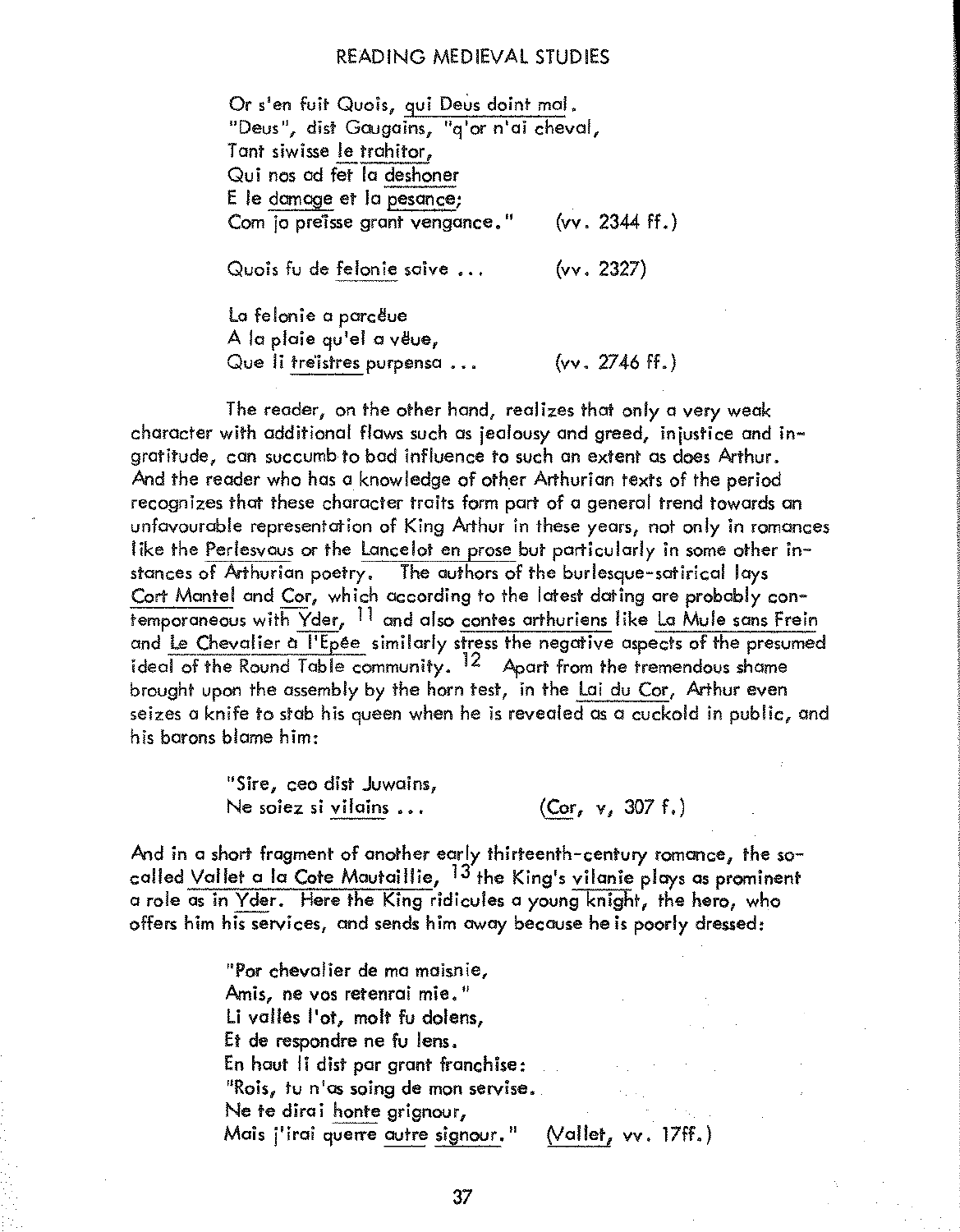Again it is Gauvain in his well-known function as the wise counsellor and spokesman of the barons who blames and criticizes his uncle for his uncourtly behaviour which he interprets as a sign of decadence:

> O le roi est tournés Gauvains Qui a pie n'a cheval n'est vains: Molt bel le prist a chastoier: "Rois, or te voi affaibloier Et ta grant court et ta poissance. Encor avras tu pesance Quant le vallet n'as retenu Qui devant nous s'est contenu Molt belement dedans to court. Ja soit ce au'il ne s'atourt A nostre us, mes, par aventure, Telx est ses us et sa coustume. Es dras ne gist pas la provece. Rois, sel retien par ta largece, Car trop avez mal esploitie Quant yous l'aves si eslongié."

(Vallet, vv. 47ff.)

This is no longer the same atmosphere as that in the first scene of Erec et Enide where Gauvain's tone was one of gentle warning.

It seems that in a particular stage in the evolution of the genre (and under specific historical circumstances) texts such as these can serve to hold up a mirror to the monarchy and to articulate the needs and wishes of the barony more openly and in a less general way than they normally do. Expressing and solving problems between king and knights is probably the most important constituent of the genre. In the earlier French Arthurian verse romances conflicts of this kind were symbolically solved by victories over enemies and villains belonging to the outer world. <sup>14</sup> But in the texts mentioned above, grave conflicts arise between divergent forces of the Arthurian community itself. It is King Arthur himself who acts as enemy and villain. In Yder and the Vallet a la Cote Mautaillie we recognize two representative heroes who cannot identify themselves with the moral corruption and the false ideals of a degenerate As exponents of the barony, they long for a restitution of the old monarchy. Their disappointment and aggression are temporarily directed against order. one particular king who has destroyed this order, a King Arthur who is temporarily influenced by evil forces. But this does not undermine the fundamental loyalty of these barons towards monarchy, and especially towards a monarchy which fulfils the Arthurian ideals of justise, cortoisie and chevalerie. On the contrary, in hard times the barons do their best to prove that they are and always will be the pillars of the kingdom.

38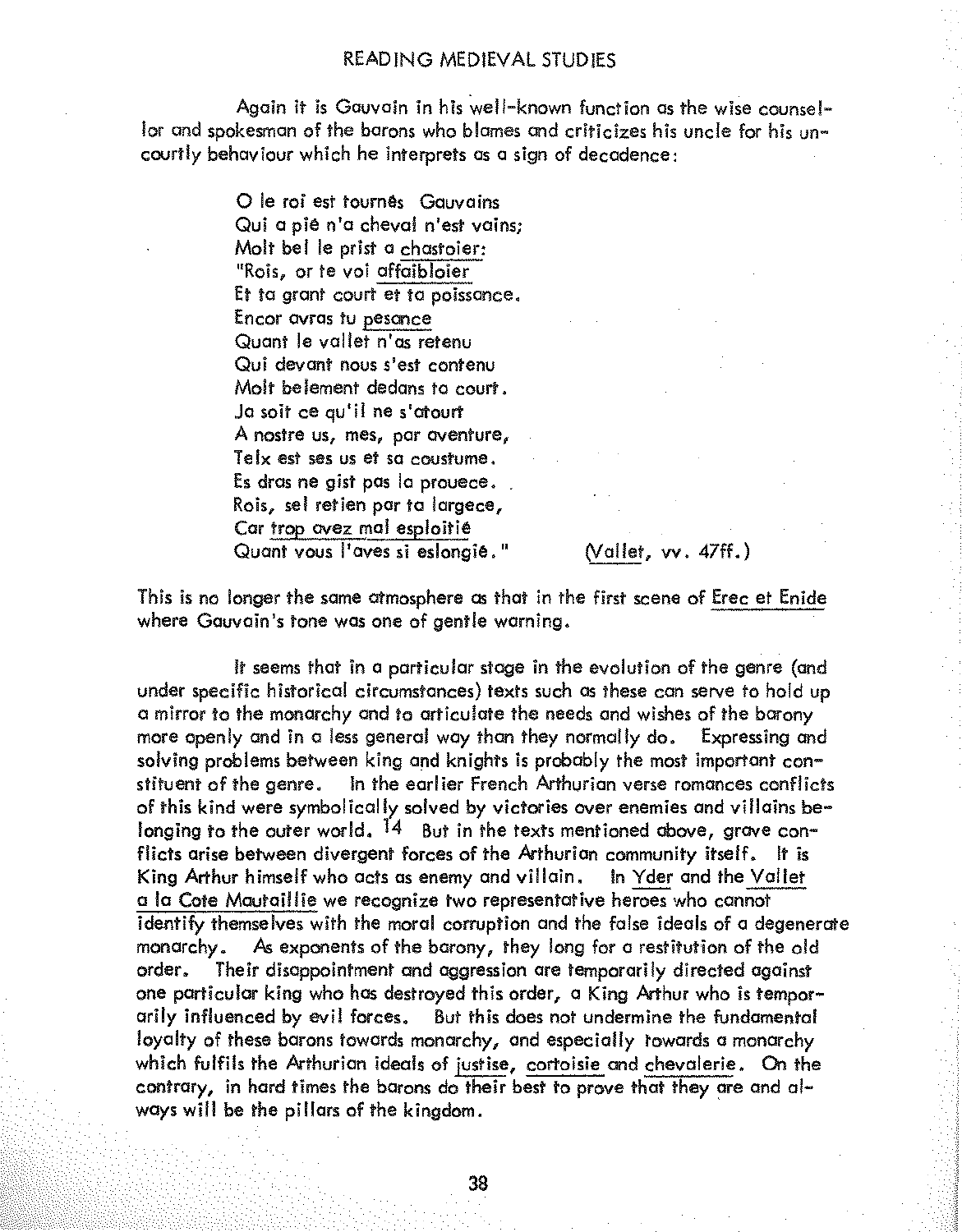After King John's death, ihe Kings of England together with their loyal barons and the Church once again became the patrons of Arthurion literature. They continued to ask poets from the Continent like Guillaume Ie Clerc (the author of Fergus), or Girart d'Amiens (the author of Escanor), or Jean Froissart (the author of Meliador) to write Arthurian romances for them poems which all reflect British territorial, political and social problems. <sup>15</sup> It is only during the first years of the thirteenth century that Arthurion literature is directed against its natural and traditional patrons, in the form of a symbolic literary representation of King Arthur as a villain, which is meant to encourage the King to repent and reform and at the same time glorifies the unswerving loyalty and the outstanding qualities of the English barony. Never again in later French or Middle English Arthurian verse poetry is King Arthur represented as a\_villain, but Middle Scots texts such as Golagros and Gowane, Lancelot of the Laik, or the Awntyrs off Arthure at the Terne Wathelyne, and most Scottish Chronicles of the fifteenth and sixteenth centuries revert to much the same technique as the texts which were written in King John's time; they emphasize King Arthur's bad character, show how unjust, greedy and uncourtly he is, how he has no right to reign over Scotland because he is an illegitimate son, how he usurps land from Scottish barons and gives it to English barons (to Gauvain, for example), only to show in the end that he repents, gives in, learns to be generous, and restores the Scottish fiefs to their rightful owners. All these are narrative motifs which are already to be discerned in what could be called the 'English Arthurian verse romances in French'. The Scots use the same literary device as the malcontent barons under King John, because (due to the unending border conflicts and the problems of vasselage between the Scottish and the English King) their situation is in some ways analogous. This ideological warfare which employs the literary character of King Arthur either a villain or an ideal and noble king; this depends entirely on the perspective - as a means of political controversy, seems to be typically British. Although it is and has always been possible to read these fictional texts merely for their aesthetic and poetic value, Arthurian verse romance (other than the prose) has often been a means of driving home a claim for the supremacy of the English throne over the French, the Welsh, the Scots or the Bretons. Those who suffered from it apparently hit back with the same weapon. This strong political function may explain why in Great Britain Arthurian literature continued to live longer than anywhere else in Europe, although it is certainly not the viHanous Arthur who still survives, but the 'Once and Future King' as an exemplum bonum for future generations.

#### BEATE SCHMOlKE-HASSELMANN UNIVERSITY OF G6TTINGEN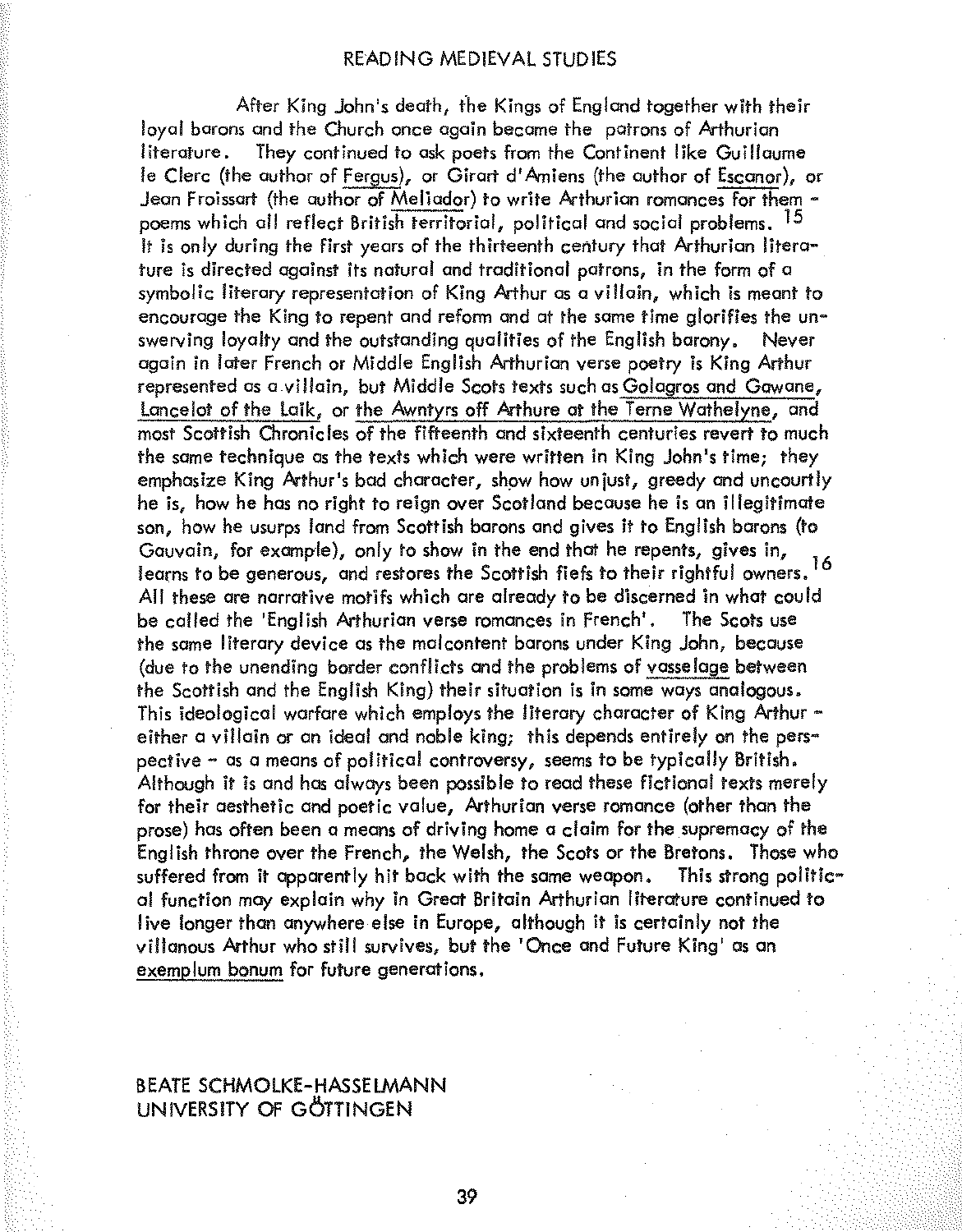#### NOTES

A version of this article was given as a paper at the meeting of the British Branch of the International Courtly Literature Society in Cambridge, 4 January 1979.

1. La partie arthurienne du Roman de Brut par Wace, ed. I. Arnold and M.M. Pelan, Bibl. Française et Romane B - 1, Frankfurt/Main, Paris 1962. Arthur's attitude towards his knights is very well expressed in Durmart le Galois, ed. J. Gildea, 2 vol., Villanova, 1965/66:

> Li rois se prent a esjoir; Ne sa puet de parler tenir Cant il veit so chevoierie Par cui iI maintient saignorie. "Dex! dist Ii rois a Saigremor, Com est riches de bioi fresor Qui bons chevaliers a o lui! Mout riches at mout manans sui,. Quar i'ai les millors chevaliers Que puist avoir rois ne princiers. Ja vers eaz ne tenrai avoir, Car rois ne puet onor avoir Se de chevaliers ne Ii vient. Quant del roi Daire me sovient Qui las chevaliers avilla Et les vilains tos ensaucha, Mout sui joians quant on me conte Qu'il en fu mars viement a honte. II ensoucha sers et vilains, Et cil l'ocisent de lor mains. Mar avilla les chevaliers: Rendus l'en fu ses drois loiers. Mout doit on riche home blamer Qui chevaliers ne vuet amer." (Durmart, vv.  $8153$  ff.)

2. Cf. G. Ashe, The Quesl for Arthur's Brilain, london 1971, p.7.

3. For the much discussed character of King John cf. C. Brooke, From Alfred to Henry III 871-1272, 'A History of England',  $2$ , london 1967, 216; D.M. Stenion, English Society in Ihe Middle Ages, The Pelican History of England, 3, London 1965, 46ff. The wickedness of King John is treated in such pseudo-historical

40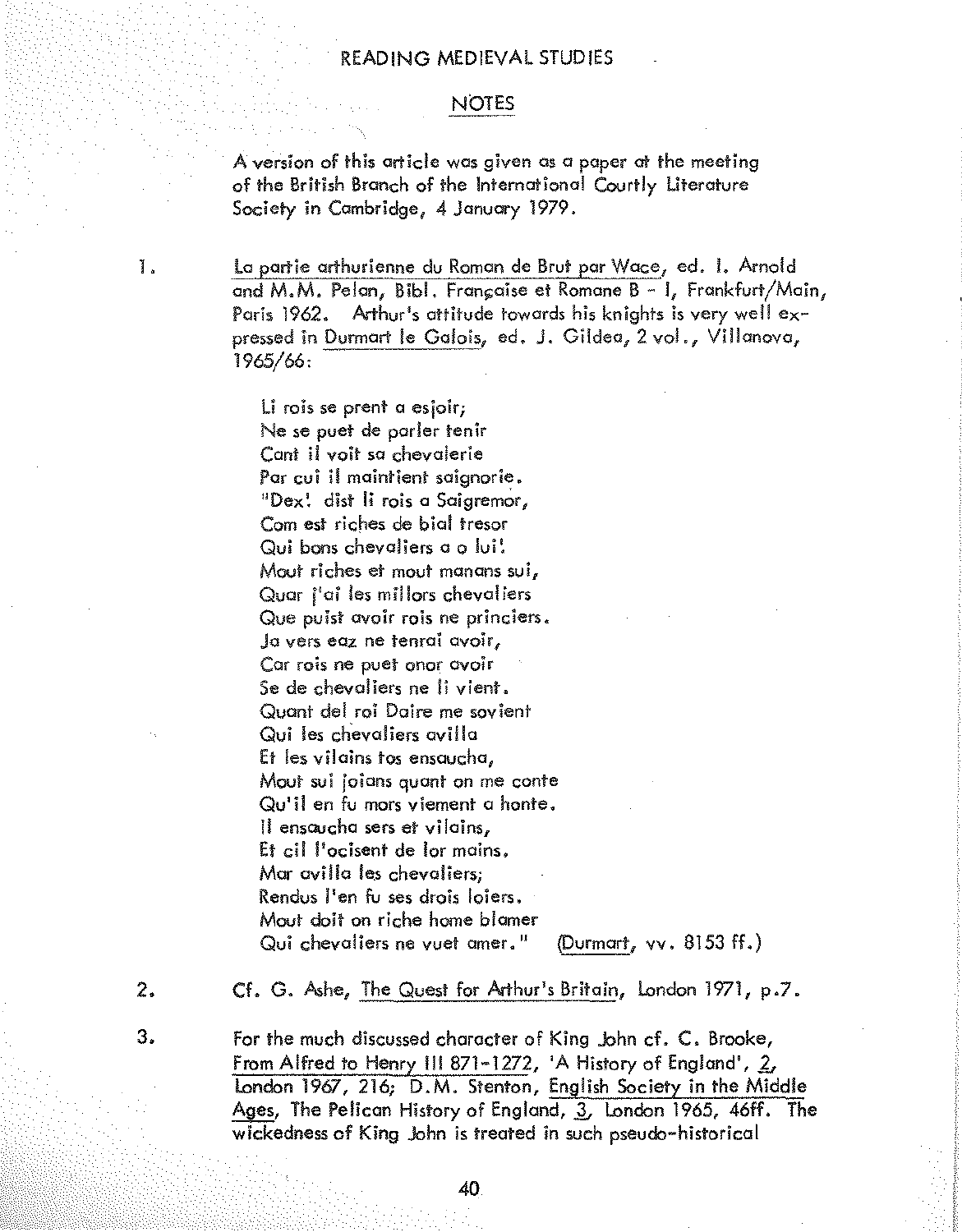literary texts as Wistasse Ie Moine and Fouke Fitz Waryn. In Wistasse which seems to be written from a French point of view, John gives Wistasse, the Count of Boulogne's outlaw vassal and enemy, a house in london and rich presents, whereas Fouke has aroused the King's hatred when they were both children in the royal household~ John deprives him of his heritage after he has become King of England and Fouke, as an outlaw, has many of the barons on his side.

- 4. Cf. G. Ashe, King Arthur's Avalon, London 1957, pp.283 ff.
- 5. Cf. R.S. Loomis, 'Edward I, Arthurian Enthousiast', in Speculum, 28, 1953, 114-127; 'Arthurian Influence on Sport and Spectacle', in Arthurian Literature in the Middle Ages, ed. R.S. loomis, Oxford 1969, pp.553-559; M. Powicke, The Thirteenth Century 1216-1307, Oxford History of England, Oxford 1953, p.516; (on Edward I) 'He doubtless believed in the story of Arthur and had opened the tomb at Glastonbury in all good faith. He saw more than a symbol in his Welsh trophy, the crown of Arthur, just as he did in the cross of Neath or later in the stone of Scone  $\ldots$ Yet Edward was a political realist. He lived in an age of political propaganda and he knew the value of it'. See also p.429.
- 6. Der altfranz8sische Yderroman, nach der einzigen bekannten Hondschrift mit Einleitung, Anmerkungen und Glossar zum ersten Male herousgegeben von Heinrich Gelzer (Geselfschaft fllr Romanische Literatur, Band 31), Dresden 1913; all italics in the quotations are mine.
- 7. It is now in Cambridge University library, Ms. Ee. 4. 26.
- 8. The part concerning Yder in Williom of Malmesbury's work may be an interpolation in the interest of Glastonbury, cf. R.M. Fletcher, The Arthurian Material in the Chronicles, New York 1973, App.326; see also Migne, Pl 179, 5.1701: 'De illustri Arturo'. Yder is mentioned on the Modena archivolt (Ysdernus) together with Winlogee who is probably not Guenevere but Guenloie, his amie in the romance.
- 9. It can rightly be argued that the author of Yder only developed a possibility of criticism which had been inherent in the genre from its very beginnings. Chretien himself sometimes views the Arthurian world and the conduct of king and knights with irony and humour. This applies particularly **to** Yvain as has recently been shown by P. Noble, Irony in 'Le Chevalier au Lion' in BBSIA XXX, 1978,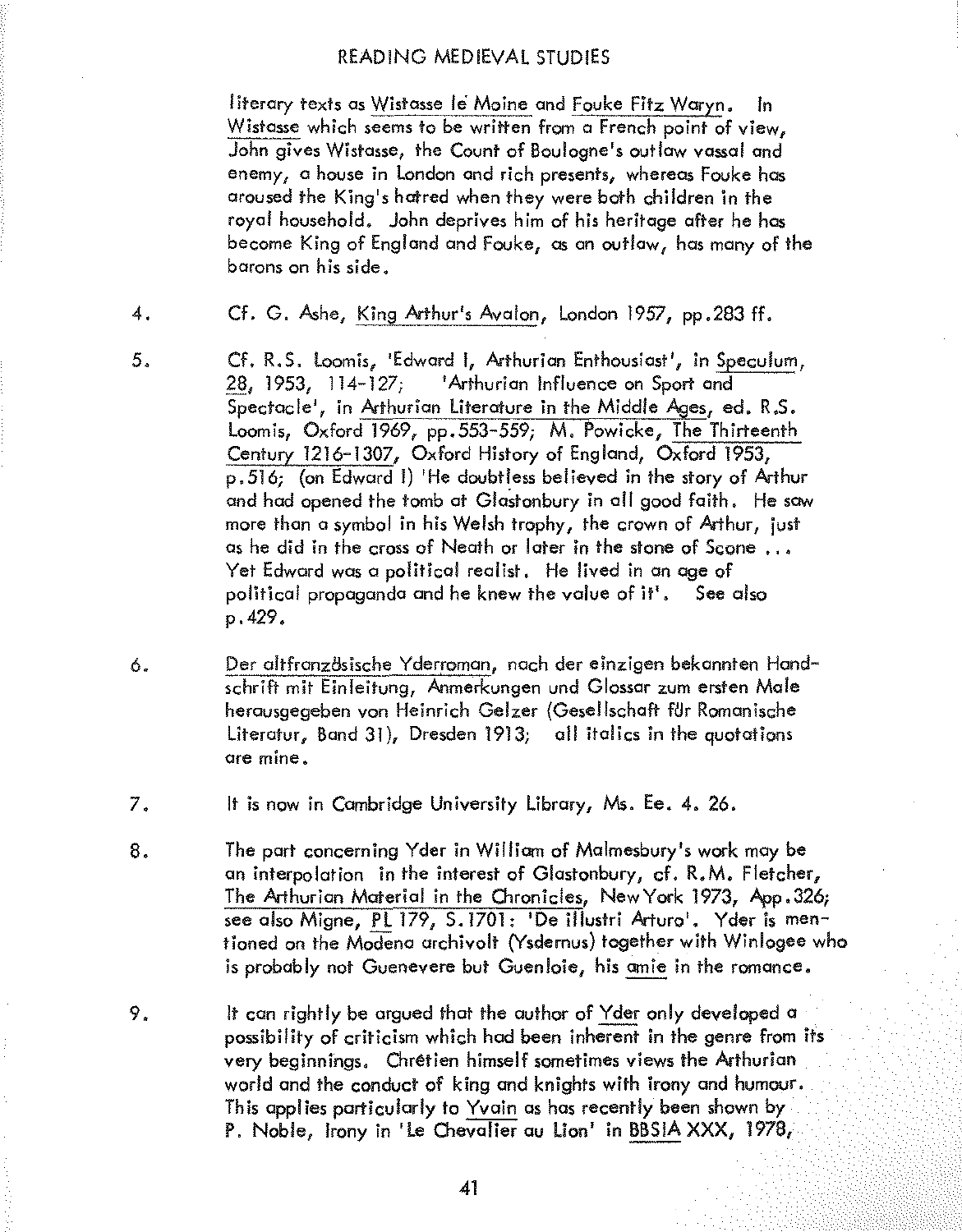196–208: in Yvain, the poet is contrasting the idealized reputation of Arthur's court with his own portrayal of it: 'In a very discreet way Chretien seems to be suggesting that perhaps the heroes and heroines of Arthur's court were not such courtly paragons after all' (op. cit., p. 207). But in Yder there is no ironic or comic distance at all: the criticism is serious, not benevolent, A comparison of Keu's character, reputation and conduct in the two texts, for example, reveals the fundamental difference of attitude.

- $10.$ A. Adams and A.J. Kennedy, 'Corrections to the Text of Yder', in Beiträge zum Romanischen Mittelalter, ed. K. Baldinger, Sonderheft zum 100 idhrigen Bestehen der ZrPh. Tübingen 1977, pp. 230-236; the authors propose for this auotation the reading eued for envea, preu for prou, loinz for loins, le suen sen for li suen sen.
- Mantel et Cor. Deux Lais du XIIe siècle, p.p. P. Bennett, 11. Collection Textes Littéraires, 16, Exeter 1975, Introduction.
- 12. Two Old French Gauvain Romances: Le Chevalier à l'Epée and La Mule sans Frein, ed. R.C. Johnston and D.D.R. Owen, Edinburgh/ London 1972: In Espee it is the easily enamoured and as easily disappointed Gauvain who is ridiculed, whereas in Mule the whole Arthurian court is mocked for its vital need of adventures by a damsel who incites Key and Gauvain to look for her frein which she herself has hidden.
- 'Fragment du Vallet a la Cote Mautaillie', ed. P. Meyer and  $13.$ G. Paris, in Romania, 26, 1897, 276-280. 'Cil a la cote maltailliee' is mentioned in the prologue to Le Bel Inconnu, v.49 and in Les Merveilles de Rigomer, vv.7075, 10391 and 13596 which apparently was not known to Meyer and Paris. The hero's story is incorporated in the Tristan en Prose where his name is Brunor. These various reminiscences can only mean that our fragmentary verse romance was rather well known in its time.
- Cf. E. Köhler, Ideal und Wicklichkeit in der höfischen Epik, Beiheft  $|4.$ zur ZrPh 97, Tübingen 1970, 18ff., 89ff.
- 15. The first version of Meliador was probably written when Froissart lived with Queen Philippa of Hainault at the English court, cf. A.H. Diverres, 'The Geography of Britain in Froissart's Meliador', in Mel. R. Lejeune, Gembloux 1969, 11, 1399-1409; 'The Irish Adventures in Froissart's Meliador', in Mel. J. Frappier, Geneva 1970, 1, 235-251. Escanor was composed for or commissioned by Eleanor of Castile, Queen of Edward I. She probably met Girart